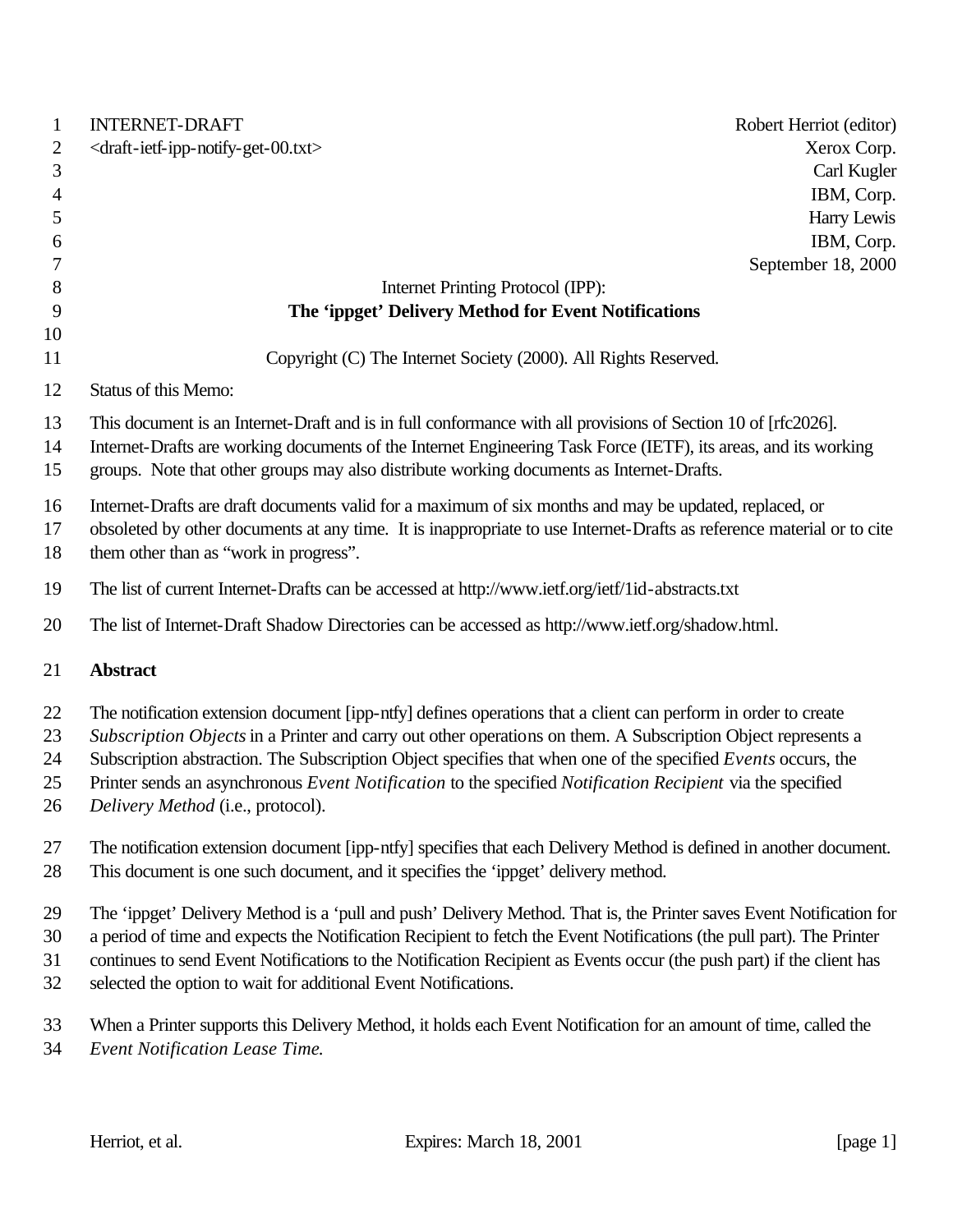- When a Notification Recipient wants to receive Event Notifications, it performs an IPP operation called 'Get-
- Notifications', which this document defines. This operation causes the Printer to return all Event Notifications held
- for the Notification Recipient. If the Notification Recipient has selected the option to wait for additional Event
- Notifications, the Printer continues sending Event Notifications to the Notification Recipient as additional Events

occur.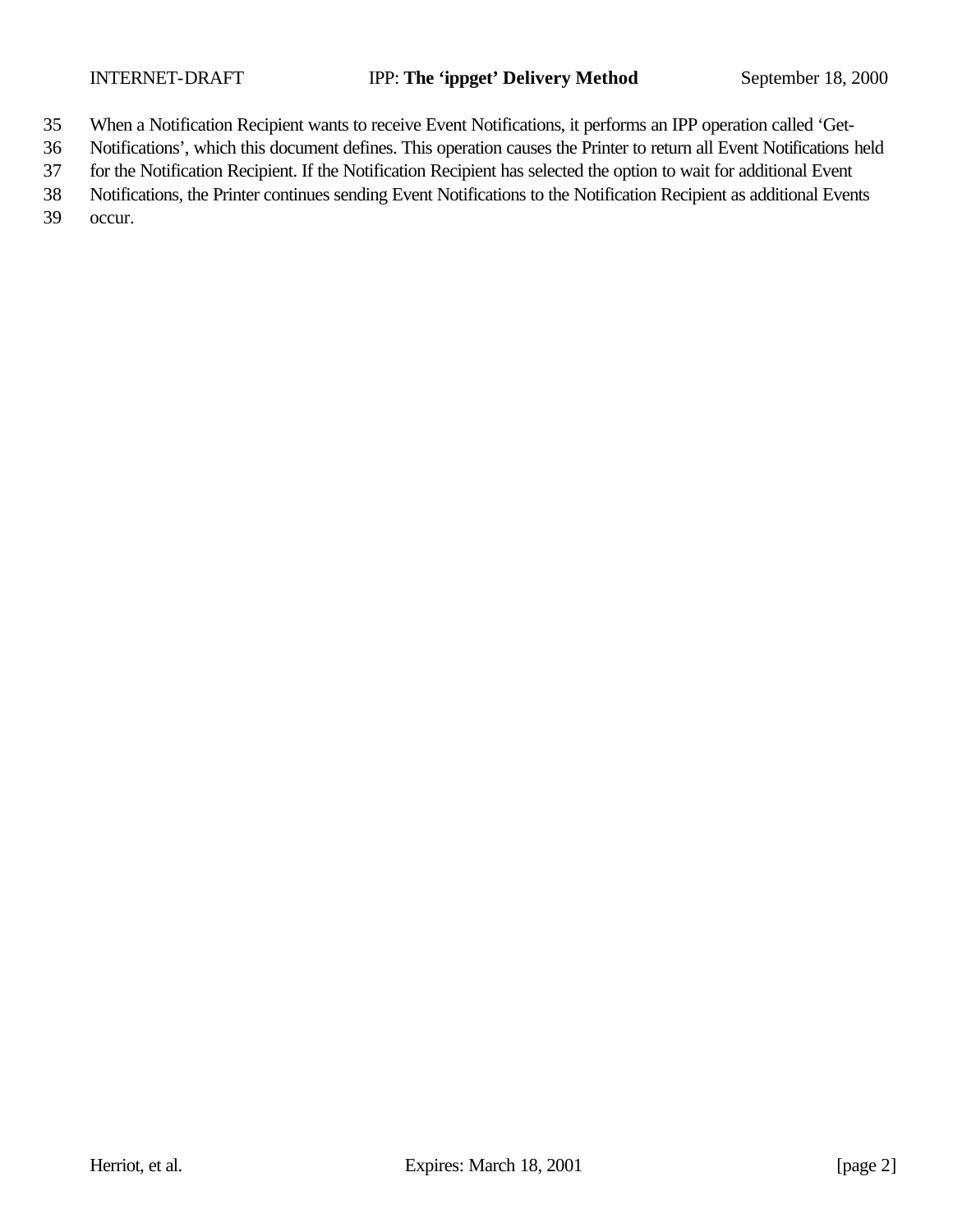- The basic set of IPP documents includes:
- Design Goals for an Internet Printing Protocol [RFC2567]
- Rationale for the Structure and Model and Protocol for the Internet Printing Protocol [RFC2568]
- Internet Printing Protocol/1.1: Model and Semantics [RFC2911]
- Internet Printing Protocol/1.1: Encoding and Transport [RFC2910]
- Internet Printing Protocol/1.1: Implementer's Guide [ipp-iig]
- Mapping between LPD and IPP Protocols [RFC2569]
- Internet Printing Protocol/1.0 & 1.1: IPP Event Notification Specification [ipp-ntfy]
- 

The "Design Goals for an Internet Printing Protocol" document takes a broad look at distributed printing

functionality, and it enumerates real-life scenarios that help to clarify the features that need to be included in a

- printing protocol for the Internet. It identifies requirements for three types of users: end users, operators, and
- administrators. It calls out a subset of end user requirements that are satisfied in IPP/1.0. A few OPTIONAL
- operator operations have been added to IPP/1.1.

The "Rationale for the Structure and Model and Protocol for the Internet Printing Protocol" document describes

IPP from a high level view, defines a roadmap for the various documents that form the suite of IPP specification

documents, and gives background and rationale for the IETF working group's major decisions.

The "Internet Printing Protocol/1.1: Model and Semantics" document describes a simplified model with abstract

objects, their attributes, and their operations that are independent of encoding and transport. It introduces a Printer

- and a Job object. The Job object optionally supports multiple documents per Job. It also addresses security,
- internationalization, and directory issues.

The "Internet Printing Protocol/1.1: Encoding and Transport" document is a formal mapping of the abstract

operations and attributes defined in the model document onto HTTP/1.1 [RFC2616]. It defines the encoding rules

for a new Internet MIME media type called "application/ipp". This document also defines the rules for transporting

over HTTP a message body whose Content-Type is "application/ipp". This document defines a new scheme

named 'ippget' for identifying IPP printers and jobs.

The "Internet Printing Protocol/1.1: Implementer's Guide" document gives insight and advice to implementers of

IPP clients and IPP objects. It is intended to help them understand IPP/1.1 and some of the considerations that

may assist them in the design of their client and/or IPP object implementations. For example, a typical order of

processing requests is given, including error checking. Motivation for some of the specification decisions is also

- included.
- The "Mapping between LPD and IPP Protocols" document gives some advice to implementers of gateways
- between IPP and LPD (Line Printer Daemon) implementations.
- The "Event Notification Specification" document describes an extension to the IPP/1.0, IPP/1.1, and future
- versions. This extension allows a client to subscribe to printing related Events. Subscriptions are modeled as
- *Subscription Objects*. The Subscription Object specifies that when one of the specified *Event* occurs, the Printer
- sends an asynchronous *Event Notification* to the specified *Notification Recipient* via the specified *Delivery*
- *Method* (i.e., protocol). A client associates Subscription Objects with a particular Job by performing the Create-
- Job-Subscriptions operation or by submitting a Job with subscription information. A client associates Subscription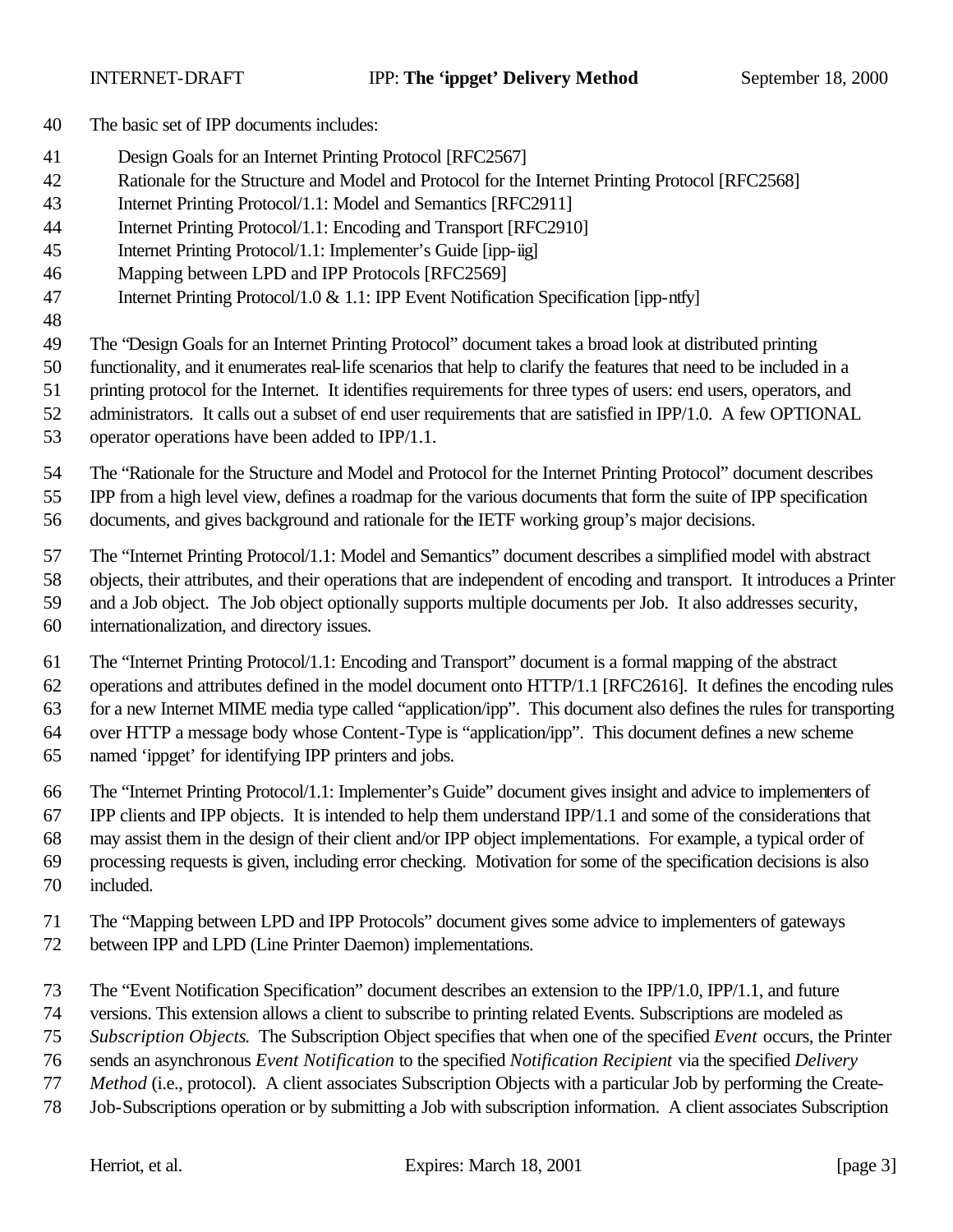- 79 Objects with the Printer by performing a Create-Printer-Subscriptions operation. Four other operations are
- 80 defined for Subscription Objects: Get-Subscriptions-Attributes, Get-Subscriptions, Renew-Subscription, and
- 81 Cancel-Subscription.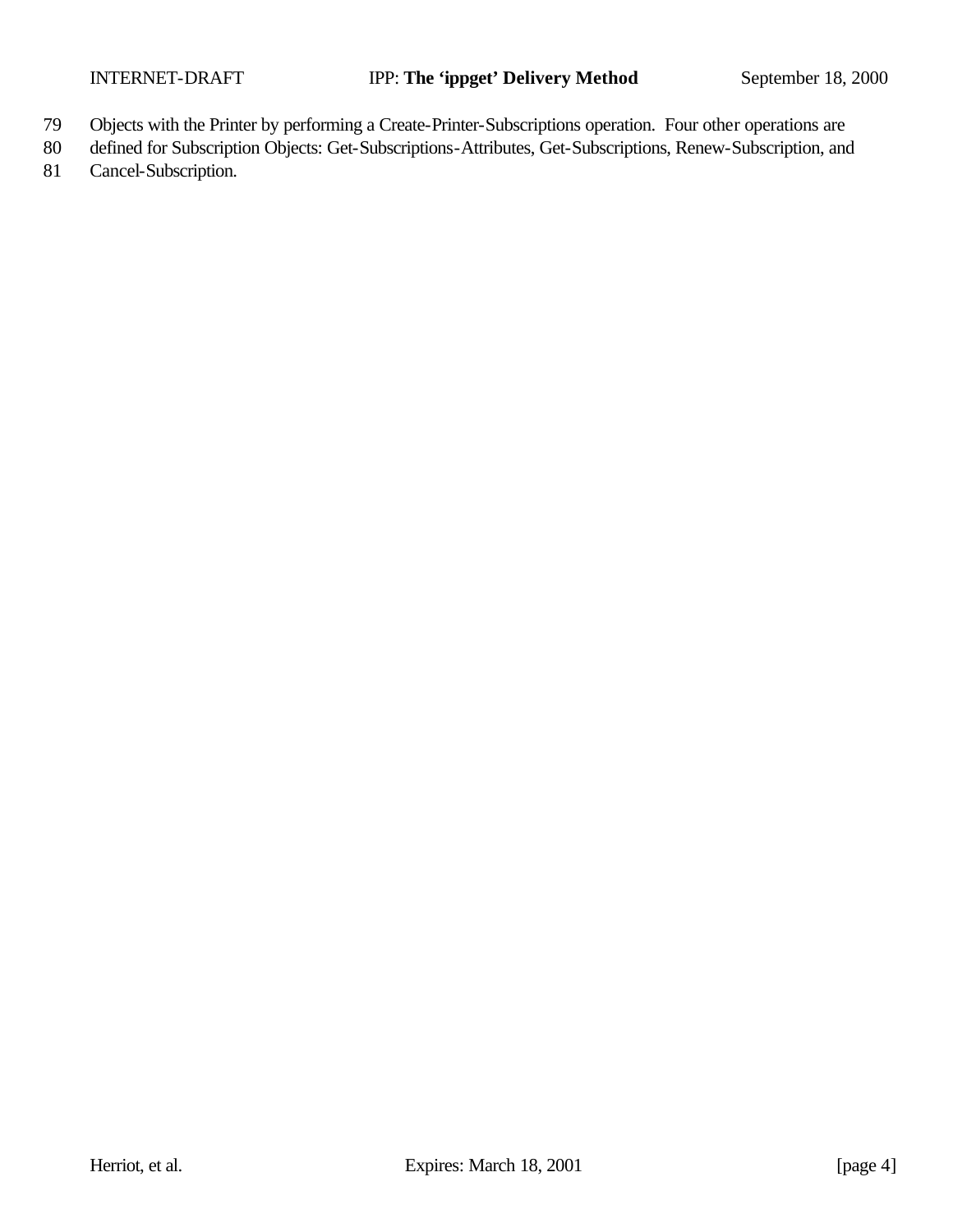| 82             |                          |  |
|----------------|--------------------------|--|
| 83             | <b>Table of Contents</b> |  |
| 84             | 1                        |  |
| 85             | $\overline{2}$           |  |
| 86             | 3                        |  |
| 87             | $\overline{4}$           |  |
| 88<br>89<br>90 | 5<br>5.1<br>5.2          |  |
| 91<br>92       | 6<br>6.1                 |  |
| 93<br>94       | $\tau$<br>7.1            |  |
| 95             | 8                        |  |
| 96             | 9                        |  |
| 97             | 10                       |  |
| 98             | 11                       |  |
| 99             | 12                       |  |
| 100            | 13                       |  |
| 101            | 14                       |  |
| 102            |                          |  |
| 103            |                          |  |
| 104            |                          |  |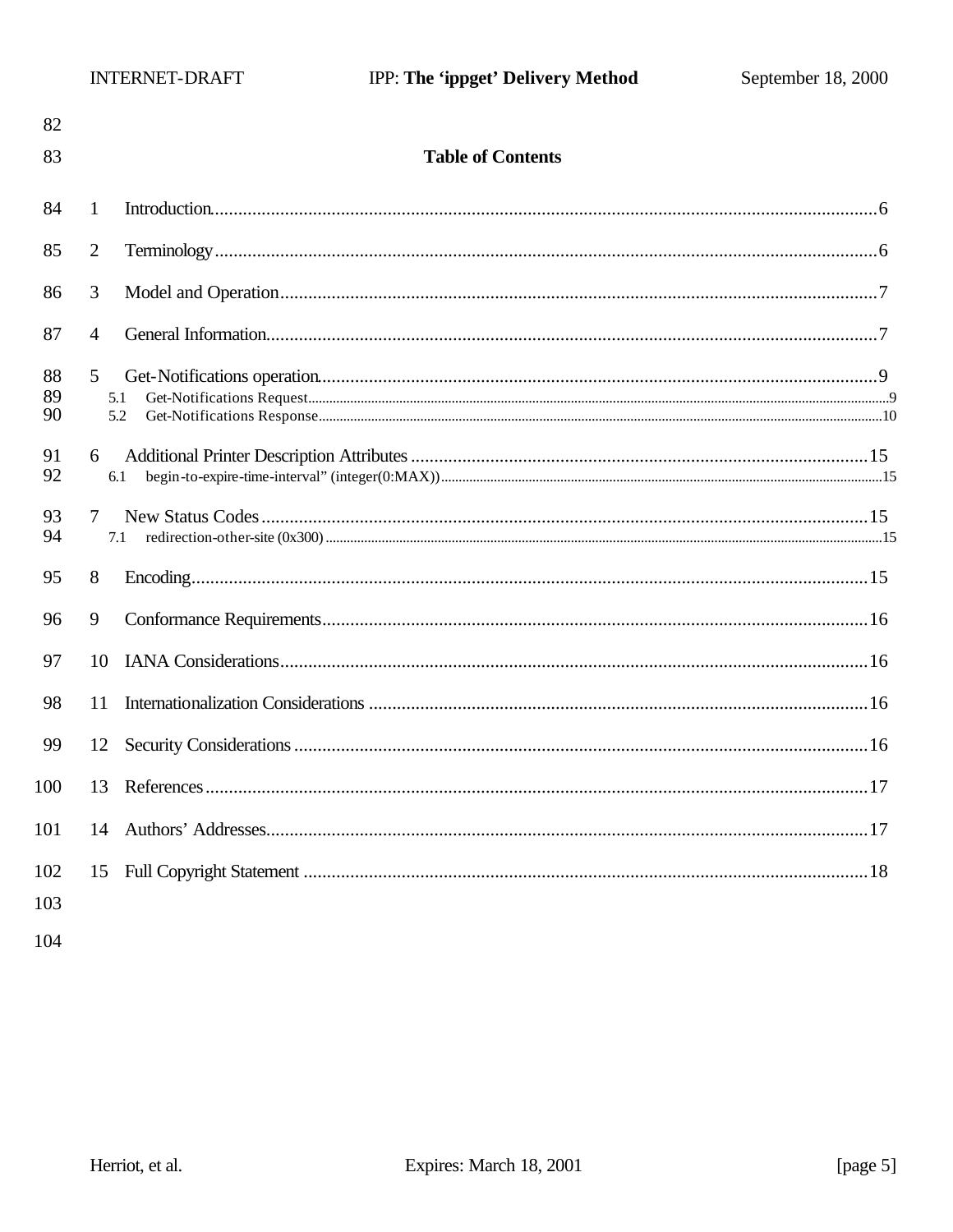## **1 Introduction**

- The notification extension document [ipp-ntfy] defines operations that a client can perform in order to create
- *Subscription Objects* in a Printer and carry out other operations on them. A Subscription Object represents a
- Subscription abstraction. The Subscription Object specifies that when one of the specified *Events* occurs, the
- Printer sends an asynchronous *Event Notification* to the specified *Notification Recipient* via the specified
- *Delivery Method* (i.e., protocol).
- The notification extension document [ipp-ntfy] specifies that each Delivery Method is defined in another document.
- This document is one such document, and it specifies the 'ippget' delivery method.
- The 'ippget' Delivery Method is a 'pull and push' Delivery Method. That is, the Printer saves Event Notification for
- a period of time and expects the Notification Recipient to fetch the Event Notifications (the pull part). The Printer
- continues to send Event Notifications to the Notification Recipient as Events occur (the push part) if the client has
- selected the option to wait for additional Event Notifications.
- When a Printer supports this Delivery Method, it holds each Event Notification for an amount of time, called the *Event Notification Lease Time*.
- When a Notification Recipient wants to receive Event Notifications, it performs an IPP operation called 'Get-
- Notifications', which this document defines. This operation causes the Printer to return all Event Notifications held
- for the Notification Recipient. If the Notification Recipient has selected the option to wait for additional Event
- Notifications, the Printer the Printer continues to send Event Notifications to the Notification Recipient as Events
- occur.

# **2 Terminology**

- This section defines the following terms that are used throughout this document:
- Capitalized terms, such as **MUST, MUST NOT, REQUIRED, SHOULD, SHOULD NOT, MAY, NEED**
- **NOT, and OPTIONAL**, have special meaning relating to conformance to this specification. These terms are
- defined in [RFC2911 section 13.1 on conformance terminology, most of which is taken from RFC 2119
- [RFC2119].
- **Event Notification Lease:** The lease that is associated with an Event Notification. When the lease expires, the Printer discards the associated Event Notification.
- **Event Notification Lease Time:** The expiration time assigned to a lease that is associated with an Event Notification.
- **Event Notification Attributes Group:** The attributes group in a response that contains attributes that are part of an Event Notification.
- For other capitalized terms that appear in this document, see [ipp-ntfy].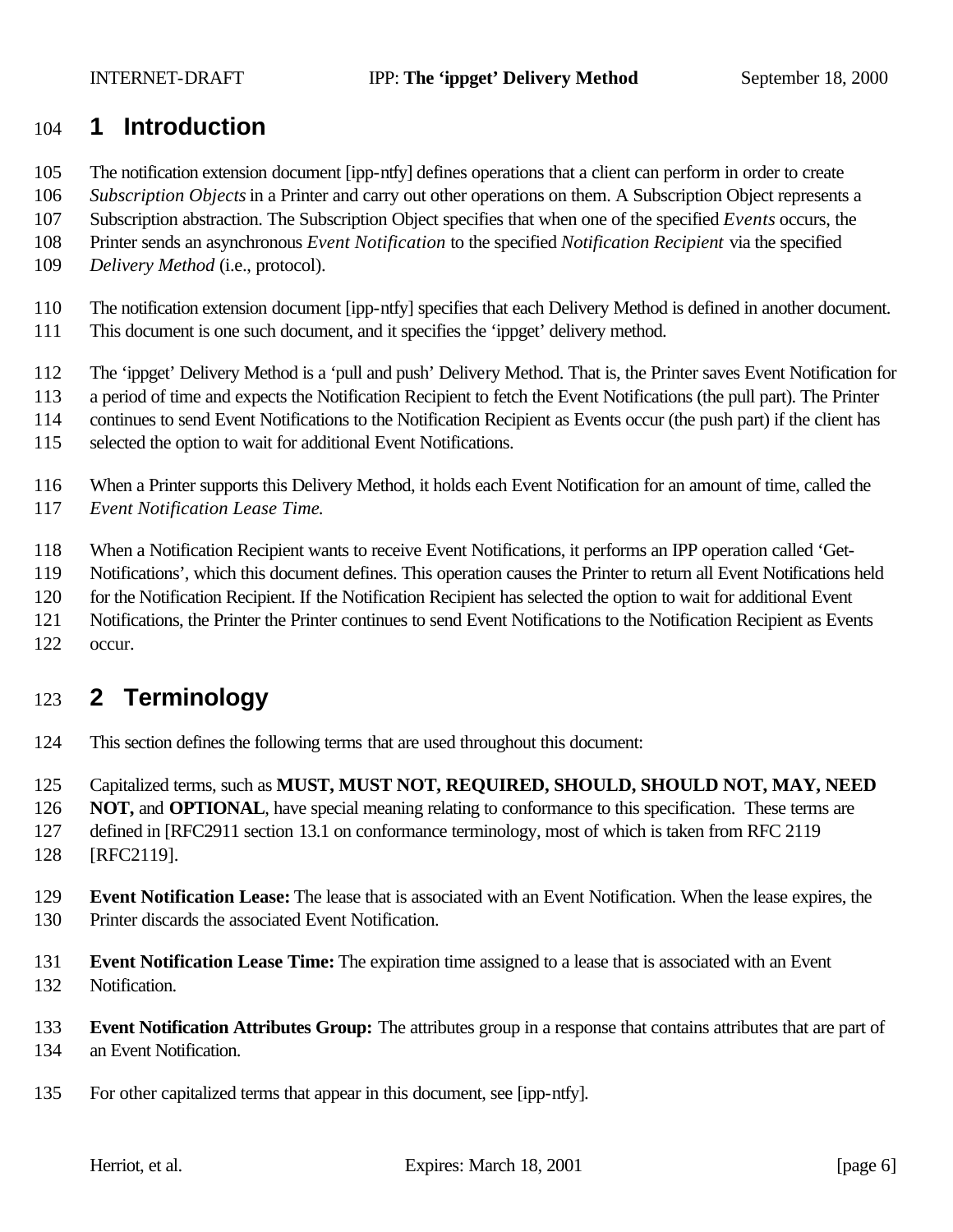# **3 Model and Operation**

In a Subscription Creation Operation, when the value of the "notify-recipient-uri" attributes has the scheme

'ippget', the client is requesting that the Printer use the 'ippget' Delivery Method for the Event Notifications

associated with the new Subscription Object. The client SHOULD choose a value for the address part of the

"notify-recipient-uri" attribute that uniquely identifies the Notification Recipient.

When an Event occurs, the Printer MUST generate an Event Notification and MUST assign it the Event

Notification Lease Time. The Printer MUST hold an Event Notification for its assigned Event Notification Lease

Time. The Printer MUST assign the same Event Notification Lease Time to each Event Notification.

When a Notification Recipient wants to receive Event Notifications, it performs the Get-Notifications operation,

which causes the Printer to return all unexpired Event Notifications held for the Notification Recipient. If the

Notification Recipient has selected the option to wait for additional Event Notifications, the response to the Get-

Notifications request continues indefinitely as the Printer continues to send Event Notifications in the response as

Events occur. For the Get-Notification operation, the Printer sends only those Event Notifications that are

generated from Subscription Objects whose "notify-recipient-uri" equals the "notify-recipient-uri" Operation

Attribute in the Get-Notifications operation.

If a Notification Recipient performs the Get-Notifications operation twice in quick succession, it will receive nearly

the same Event Notification both times because most of the Event Notifications are those that the Printer saves for

a few seconds after the Event occurs. There are two possible differences. Some old Event Notifications may not be

present in the second response because their Event Notification Leases have expired. Some new Event

Notifications may be present in the second response but not the first response.

When the Notification Recipient requests Event Notifications for per-Job Subscription Objects, the Notification

Recipient typically performs the Get-Notifications operation within a second of performing the Subscription

Creation operation. Because the Printer is likely to save Event Notifications for several seconds, the Notification

Recipient is unlikely to miss any Event Notifications that occur between the Subscription Creation and the Get-

Notifications operation.

# **4 General Information**

If a Printer supports this Delivery Method, the following are its characteristics.

#### **Table 1 – Information about the Delivery Method**

| Document Method Conformance Requirement                 | Delivery Method Realization |
|---------------------------------------------------------|-----------------------------|
| What is the URL scheme name for the Delivery<br>Method? | ippget                      |
| 2. Is the Delivery Method REQUIRED,                     | <b>RECOMMENDED</b>          |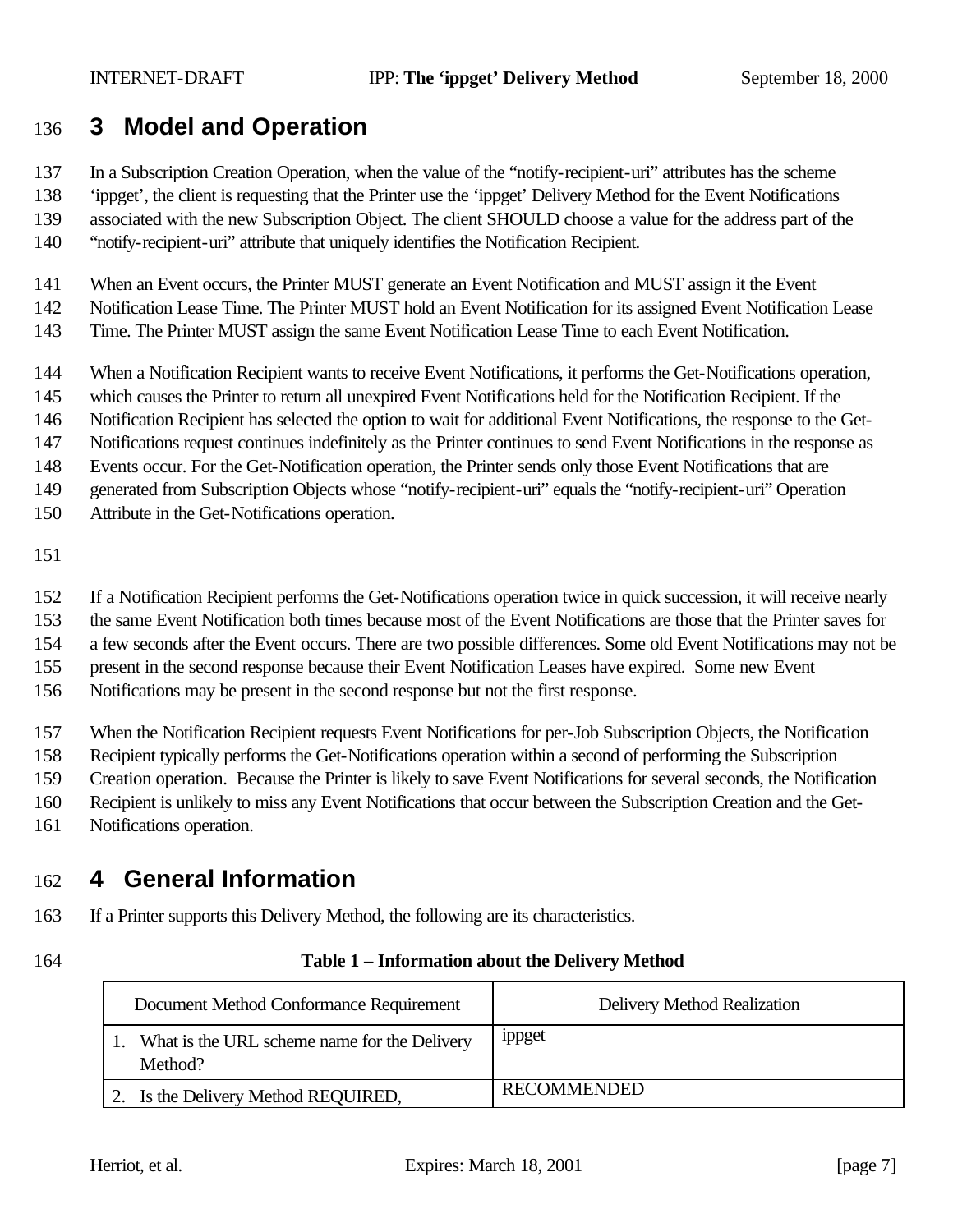|    | RECOMMENDED or OPTIONAL for an IPP<br>Printer to support?                                                                                                                                                                                                                                                                                                                                                                                                       |                                               |
|----|-----------------------------------------------------------------------------------------------------------------------------------------------------------------------------------------------------------------------------------------------------------------------------------------------------------------------------------------------------------------------------------------------------------------------------------------------------------------|-----------------------------------------------|
| 3. | What transport and delivery protocols does the<br>Printer use to deliver the Event Notification<br>Content, i.e., what is the entire network stack?                                                                                                                                                                                                                                                                                                             | IPP with one new operation.                   |
|    | 4. Can several Event Notifications be combined<br>into a Compound Event Notification?                                                                                                                                                                                                                                                                                                                                                                           | Yes.                                          |
|    | 5. Is the Delivery Method initiated by the<br>Notification Recipient (pull), or by the Printer<br>(push)?                                                                                                                                                                                                                                                                                                                                                       | This Delivery Method is a pull and a push.    |
| 6. | Is the Event Notification content Machine<br>Consumable or Human Consumable?                                                                                                                                                                                                                                                                                                                                                                                    | <b>Machine Consumable</b>                     |
| 7. | What section in this document answers the<br>following question? For a Machine Consumable<br>Event Notification, what is the representation and<br>encoding of values defined in section 9.1 of [ipp-<br>ntfy] and the conformance requirements thereof?<br>For a Human Consumable Event Notification,<br>what is the representation and encoding of pieces<br>of information defined in section 9.2 of [ipp-ntfy]<br>and the conformance requirements thereof? | Section 5                                     |
| 8. | What are the latency and reliability of the<br>transport and delivery protocol?                                                                                                                                                                                                                                                                                                                                                                                 | Same as IPP and the underlying HTTP transport |
| 9. | What are the security aspects of the transport<br>and delivery protocol, e.g., how it is handled in<br>firewalls?                                                                                                                                                                                                                                                                                                                                               | Same as IPP and the underlying HTTP transport |
|    | 10. What are the content length restrictions?                                                                                                                                                                                                                                                                                                                                                                                                                   | None                                          |
|    | 11. What are the additional values or pieces of<br>information that a Printer sends in an Event<br>Notification content and the conformance<br>requirements thereof?                                                                                                                                                                                                                                                                                            | None                                          |
|    | 12. What are the additional Subscription Template<br>and/or Subscription Description attributes and<br>the conformance requirements thereof?                                                                                                                                                                                                                                                                                                                    | None                                          |
|    | 13. What are the additional Printer Description<br>attributes and the conformance requirements<br>thereof?                                                                                                                                                                                                                                                                                                                                                      | None                                          |

165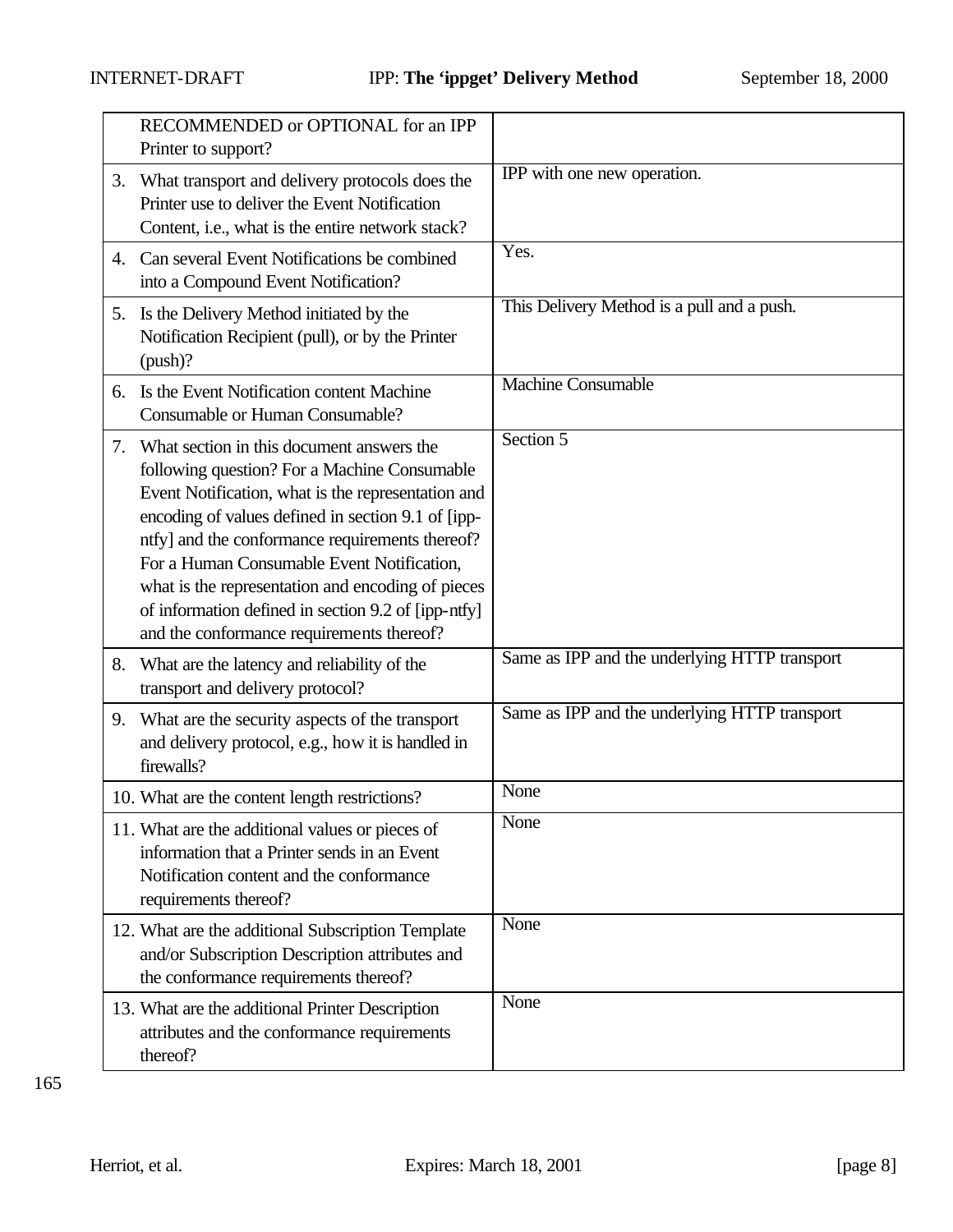## **5 Get-Notifications operation**

- This operation causes the Printer to return all Event Notifications held for the Notification Recipient.
- A Printer MUST support this operation.
- When a Printer performs this operation, it MUST return all and only those Event Notifications:
- a) Whose associated Subscription Object's "notify-recipient-uri" attribute equals the "notify-recipient-uri" Operation attribute AND
- b) Whose associated Subscription Object's "notify-recipient-uri" attribute has a scheme value of 'ippget' AND
- c) Whose Event Notification Lease Time has not yet expired AND
- d) Where the Notification Recipient is the owner of or has read-access rights to the associated Subscription Object.

The Printer MUST respond to this operation immediately with whatever Event Notifications it currently holds. If the

Notification Recipient has selected the option to wait for additional Event Notifications, the Printer MUST continue

to send Event Notifications as they occur until all of the associated Subscription Objects are cancelled. A

Subscription Object is cancelled either via the Cancel-Subscription operation or by the Printer (e.g. the

Subscription Object is cancelled when the associated Job completes).

Note, the Printer terminates the operation in the same way that it normally terminates IPP operations. For example,

if the Printer is sending chunked data, it can send a 0 length chunk to denote the end of the operation or it can close

the connection. If the Notification Recipient wishes to terminate the Get-Notifications operation, it can close the

connection.

186 The Printer MUST accept the request in any state (see [RFC2911] "printer-state" and "printer-state-reasons" attributes) and MUST remain in the same state with the same "printer-state-reasons".

*Access Rights:* If the policy of the Printer is to allow all users to access all Event Notifications, then the Printer

MUST accept this operation from any user. Otherwise, the authenticated user (see [RFC2911] section 8.3)

performing this operation MUST either be the owner of each Subscription Object identified by the "notify-

recipient-uri" Operation attribute (as determined during a Subscription Creation Operation) or an operator or

administrator of the Printer (see [RFC2911] Sections 1 and 8.5). Otherwise, the IPP object MUST reject the

operation and return: 'client-error-forbidden', 'client-error-not-authenticated', or 'client-error-not-authorized' as

appropriate.

#### **5.1 Get-Notifications Request**

- The following groups of attributes are part of the Get-Notifications Request:
- Group 1: Operation Attributes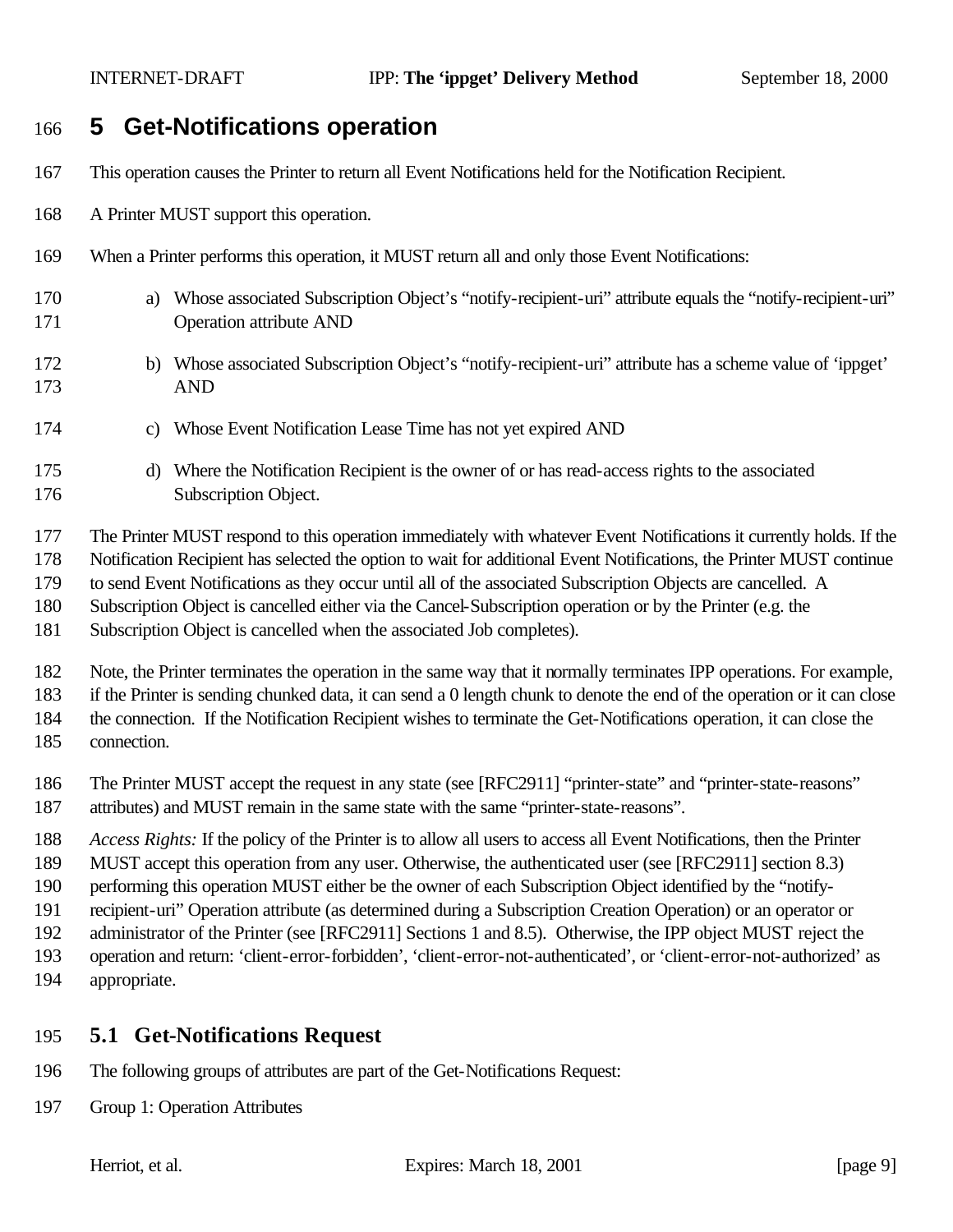Natural Language and Character Set:

 The "attributes-charset" and "attributes-natural-language" attributes as described in [RFC2911] section 3.1.4.1.

Target:

 The "printer-uri" (uri) operation attribute which is the target for this operation as described in [RFC2911] section 3.1.5.

Requesting User Name:

 The "requesting-user-name" (name(MAX)) attribute SHOULD be supplied by the client as described in [RFC2911] section 8.3.

#### "notify-recipient-uri" (url):

 The client MUST supply this attribute. The Printer object MUST support this attribute. The Printer matches the value of this attribute (byte for byte with no case conversion) against the value of the "notify- recipient-uri" in each Subscription Object in the Printer. If there are no matches, the IPP Printer MUST return the 'client-error-not-found' status code. For each matched Subscription Object, the IPP Printer MUST return all unexpired Event Notifications associated with it. The Printer MUST send additional Event Notifications as Events occur if and only if the value of the "notify-no-wait" attribute is 'false' or not supplied by the client (see the next attribute below).

#### 

- Note: this attribute allows a subscribing client to pick URLs that are unique, e.g. the client's own URL or a friend's URL, which in both cases is likely the URL of the person's host. An application could make a 221 URL unique for each application.
- "notify-no-wait" (boolean):

 The client MAY supply this attribute. The Printer object MUST support this attribute. If the value of this attribute is 'false', the Printer MUST send all un-expired Event Notifications (as defined in the previous attribute) and it MUST continue to send responses for as long as the Subscription Objects associated with 227 the specified "notify-recipient-uri" continue to exist. If the value of this attribute is 'true', the Printer MUST send all un-expired Event Notifications (as defined in the previous attribute) and the Printer MUST conclude the operation without waiting for any additional Events to occur. If the client doesn't supply this attribute, the Printer MUST behave as if the client had supplied this attribute with the value of 'false'.

#### **5.2 Get-Notifications Response**

- The following groups of attributes are part of the Get-Notifications Response:
- Group 1: Operation Attributes
- Status Message:
- In addition to the REQUIRED status code returned in every response, the response OPTIONALLY includes a "status-message" (text(255)) and/or a "detailed-status-message" (text(MAX)) operation 237 attribute as described in [RFC2911] sections 13 and 3.1.6.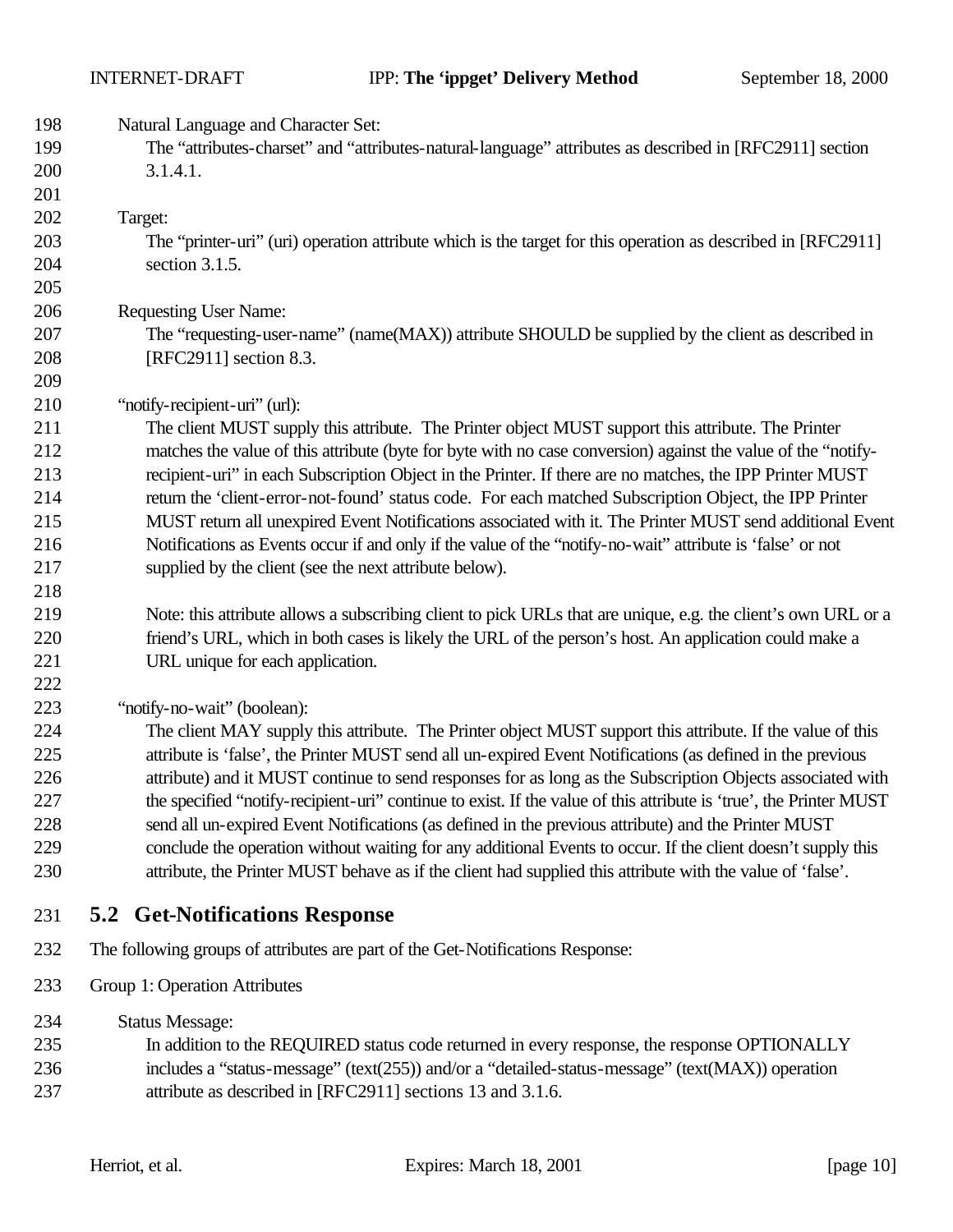The Printer can return any status codes defined in [RFC2911]. If the status code is not 'successful-', the Printer MUST NOT return any Event Notification Attribute groups. The following is a description of the important status codes:

- **successful-ok:** the response contains all Event Notification associated with the specified "notify- recipient-uri". If the specified Subscription Objects have no associated Event Notification, the response MUST contain zero Event Notifications.
- **client-error-not-found:** The Printer has no Subscription Object's whose "notify-recipient-uri" attribute equals the "notify-recipient-uri" Operation attribute.
- **server-error-busy:** The Printer is too busy to accept this operation. If the "suggested-ask-again-time- interval" operation attribute is present in the Operation Attributes of the response, then the Notification Recipient SHOULD wait for the number of seconds specified by the "suggested-ask- again-time-interval" attribute before performing this operation again. If the "suggested-ask-again- time-interval" Operation Attribute is not present, the Notification Recipient should use the normal network back-off algorithms for determining when to perform this operation again.
- **redirection-other-site:** The Printer does not handle this operation and requests the Notification Recipient to perform the operation with the uri specified by the "notify-ippget-redirect" Operation Attribute in the response..

Natural Language and Character Set:

 The "attributes-charset" and "attributes-natural-language" attributes as described in [RFC2911] section 3.1.4.2.

 The Printer MUST use the values of "notify-charset" and "notify-natural-language", respectively, from one Subscription Object associated with the Event Notifications in this response.

 Normally, there is only one matched Subscription Object, or the value of the "notify-charset" and "notify- natural-language" attributes is the same in all Subscription Objects. If not, the Printer MUST pick one Subscription Object from which to obtain the value of these attributes. The algorithm for picking the Subscription Object is implementation dependent. The choice of natural language is not critical because 'text' and 'name' values can override the "attributes-natural-language" Operation attribute. The Printer's choice of charset is critical because a bad choice may leave it unable to send some 'text' and 'name' values accurately.

 "printer-up-time" (integer(0:MAX)):

 The value of this attribute is the Printer's "printer-up-time" attribute at the time the Printer sends this response. Because each Event Notification also contains the value of this attribute when the event occurred, the value of this attribute lets a Notification Recipient know when each Event Notification occurred relative to the time of this response.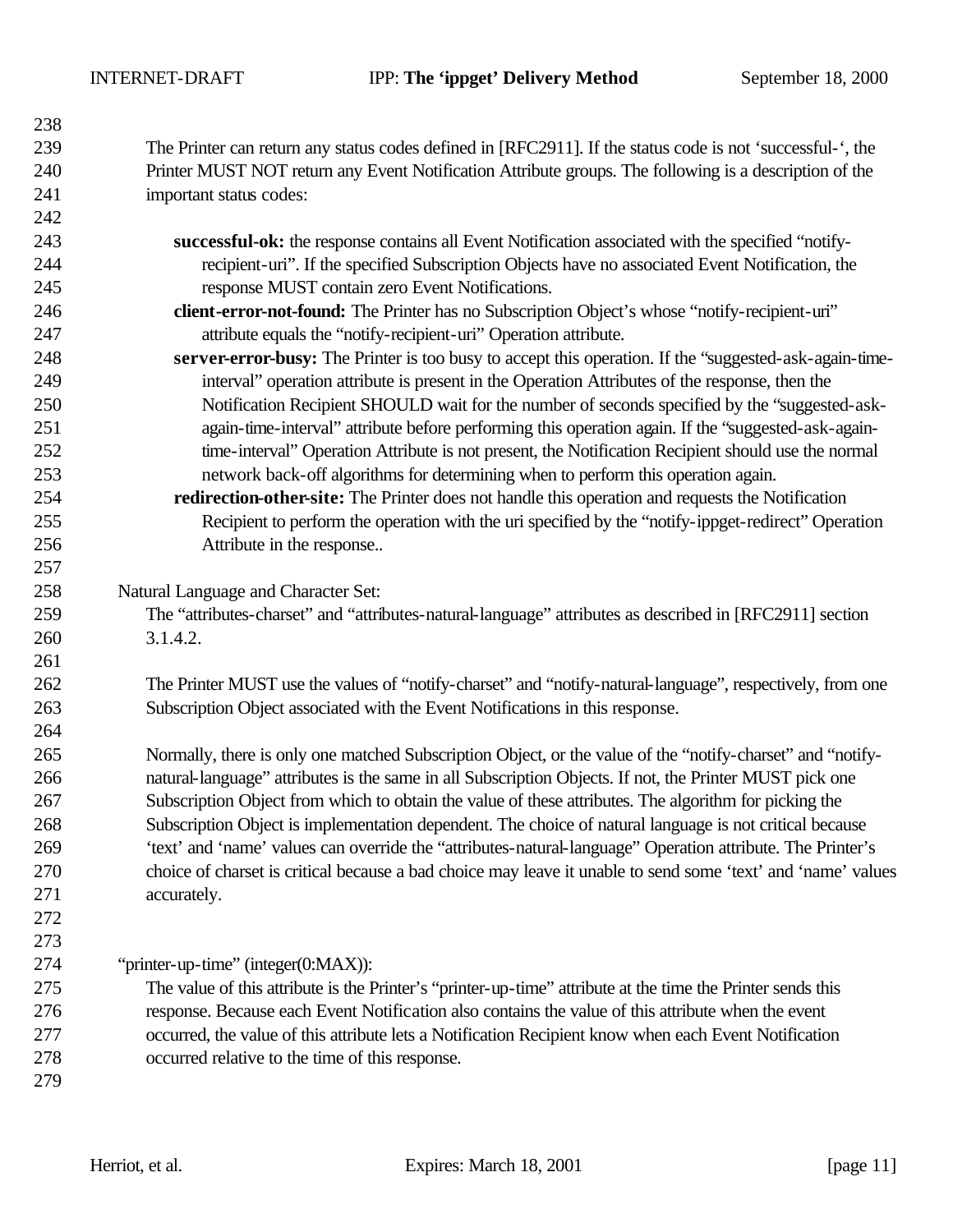| 280 | "suggested-ask-again-time-interval" (integer(0:MAX)):                                                              |
|-----|--------------------------------------------------------------------------------------------------------------------|
| 281 | The value of this attribute is the number of seconds that the Notification Recipient SHOULD wait before            |
| 282 | trying this operation again when                                                                                   |
| 283 | a) the Printer returns the 'server-error-busy' status code OR                                                      |
| 284 | the Printer returns the 'successful-ok' status code and the client supplied the "notify-no-wait"<br>b)             |
| 285 | attribute with a value of 'true'.                                                                                  |
| 286 | This value is intended to help the client be a good network citizen.                                               |
| 287 |                                                                                                                    |
| 288 | "notify-ippget-redirect" (uri):                                                                                    |
| 289 | The value of this attribute is uri that the Notification Recipient MUST use for the Get-Notifications              |
| 290 | operation. This attribute is present in the Operation Attributes if and only if the status code has the value      |
| 291 | 'redirection-other-site'.                                                                                          |
| 292 |                                                                                                                    |
| 293 | Group 2: Unsupported Attributes                                                                                    |
| 294 | See [RFC2911] section 3.1.7 for details on returning Unsupported Attributes.                                       |
| 295 |                                                                                                                    |
| 296 | If the "subscription-ids" attribute contained subscription-ids that do not exist, the Printer returns them in this |
| 297 | group as value of the "subscription-ids" attribute.                                                                |
| 298 |                                                                                                                    |
| 299 | Group 3 through N: Event Notification Attributes                                                                   |
| 300 | The Printer responds with one Event Notification Attributes Group per matched Event Notification. The              |
| 301 | initial matched Event Notifications are all un-expired Event Notification associated with the matched              |
| 302 | Subscription Objects. If the Notification Recipient has selected the option to wait for additional Event           |
| 303 | Notifications, the Printer the subsequent Event Notifications in the response are Event Notifications              |
| 304 | associated with the matched Subscription Objects as the corresponding Event occurs.                                |
| 305 |                                                                                                                    |
| 306 | From the Notification Recipient's view, the response appears as an initial burst of data, which includes the       |
| 307 | Operation Attributes Group and one Event Notification Attributes Groups per Event Notification that the            |
| 308 | Printer is holding. After the initial burst of data, if the Notification Recipient has selected the option to wait |
| 309 | for additional Event Notifications, the Notification Recipient receives occasional Event Notification              |
| 310 | Attribute Groups. Proxy servers may delay some Event Notifications or cause time-outs to occur. The                |
| 311 | client MUST be prepared to perform the Get-Notifications operation again when time-outs occur.                     |
| 312 |                                                                                                                    |
| 313 | Each Event Notification Group MUST start with an 'event-notification-attributes-tag' (see the section              |
| 314 | "Encodings of Additional Attribute Tags" in [ipp-ntfy]).                                                           |
| 315 |                                                                                                                    |
| 316 | Each attribute is encoded using the IPP rules for encoding attributes [RFC2910] and may be encoded in              |
| 317 | any order. Note: the Get-Jobs response in [RFC2911] acts as a model for encoding multiple groups of                |
|     |                                                                                                                    |
| 318 | attributes.                                                                                                        |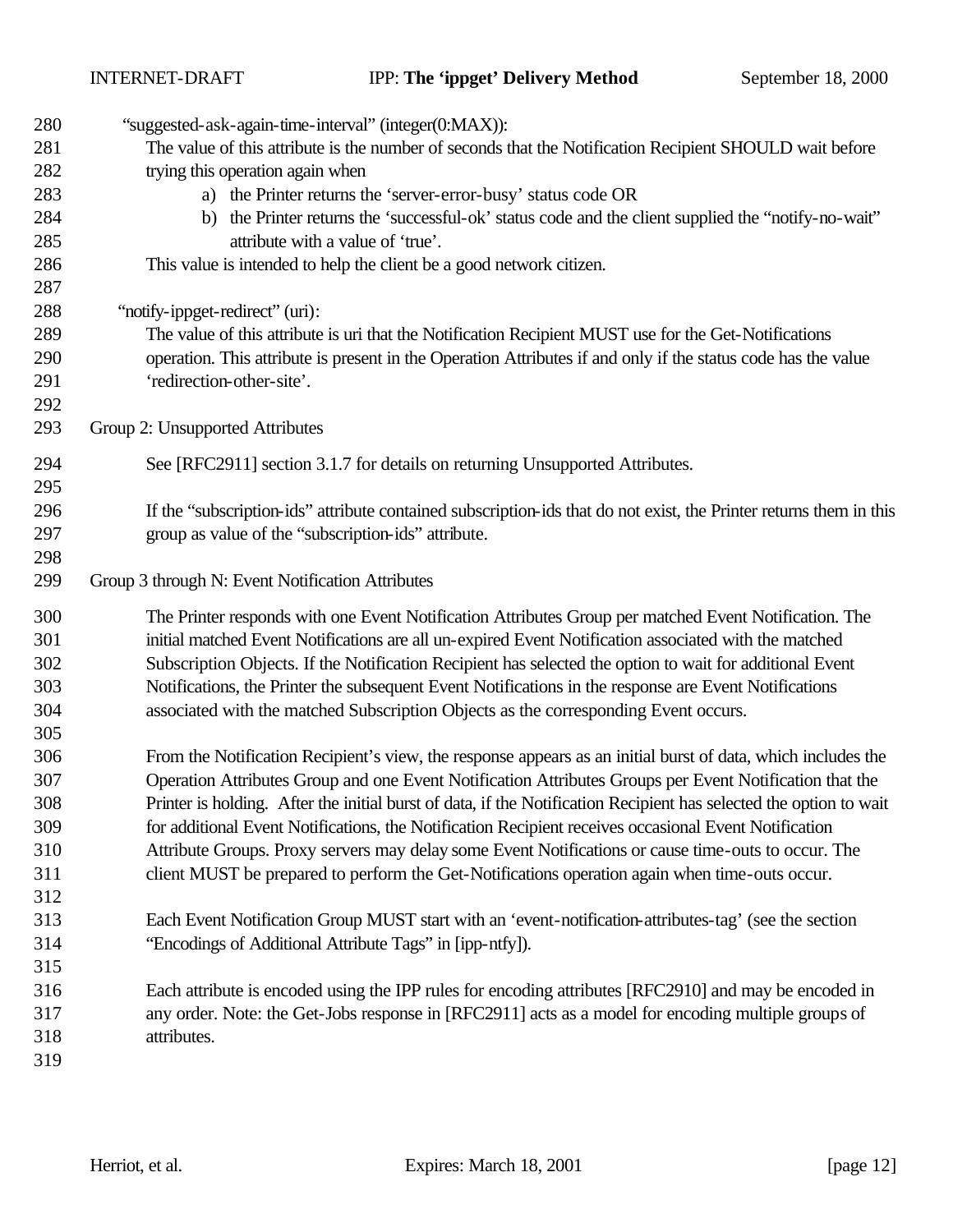- 320 Each Event Notification Group MUST contain all of attributes specified in section 9.1 ("Content of 321 Machine Consumable Event Notifications") of [ipp-ntfy] with exceptions denoted by asterisks in the tables 322 below.
- 324 The tables below are copies of the tables in section 9.1 ("Content of Machine Consumable Event 325 Notifications") of [ipp-ntfy] except that each cell in the "Sends" column is a "MUST".
- 327 For an Event Notification for all Events, the Printer includes the following attributes.
- 

323

326

#### 328 **Table 2 – Attributes in Event Notification Content**

| <b>Source Value</b>                                   | <b>Sends</b> | <b>Source Object</b>      |
|-------------------------------------------------------|--------------|---------------------------|
| notify-subscription-id (integer(1:MAX))               | <b>MUST</b>  | Subscription              |
| notify-printer-uri (uri)                              | <b>MUST</b>  | Subscription              |
| notify-subscribed-event (type2 keyword)               | <b>MUST</b>  | <b>Event Notification</b> |
| printer-up-time (integer(MIN:MAX))                    | <b>MUST</b>  | Printer                   |
| printer-current-time (dateTime)*                      | <b>MUST</b>  | Printer                   |
| notify-sequence-number (integer (0:MAX))              | <b>MUST</b>  | Subscription              |
| notify-charset (charset)                              | <b>MUST</b>  | Subscription              |
| notify-natural-language (naturalLanguage)             | <b>MUST</b>  | Subscription              |
| notify-user-data (octetString(63)) **                 | <b>MUST</b>  | Subscription              |
| notify-text (text)                                    | <b>MUST</b>  | <b>Event Notification</b> |
| attributes from the "notify-attributes" attribute *** | <b>MUST</b>  | Printer                   |
| attributes from the "notify-attributes" attribute *** | <b>MUST</b>  | Job                       |
| attributes from the "notify-attributes" attribute *** | <b>MUST</b>  | Subscription              |

335

330 \* The Printer MUST send "printer-current-time" if and only if it supports the "printer-current-time" 331 attribute on the Printer object.

333 \*\* If the associated Subscription Object does not contain a "notify-user-data" attribute, the Printer MUST 334 send an octet-string of length 0.

<sup>329</sup> 332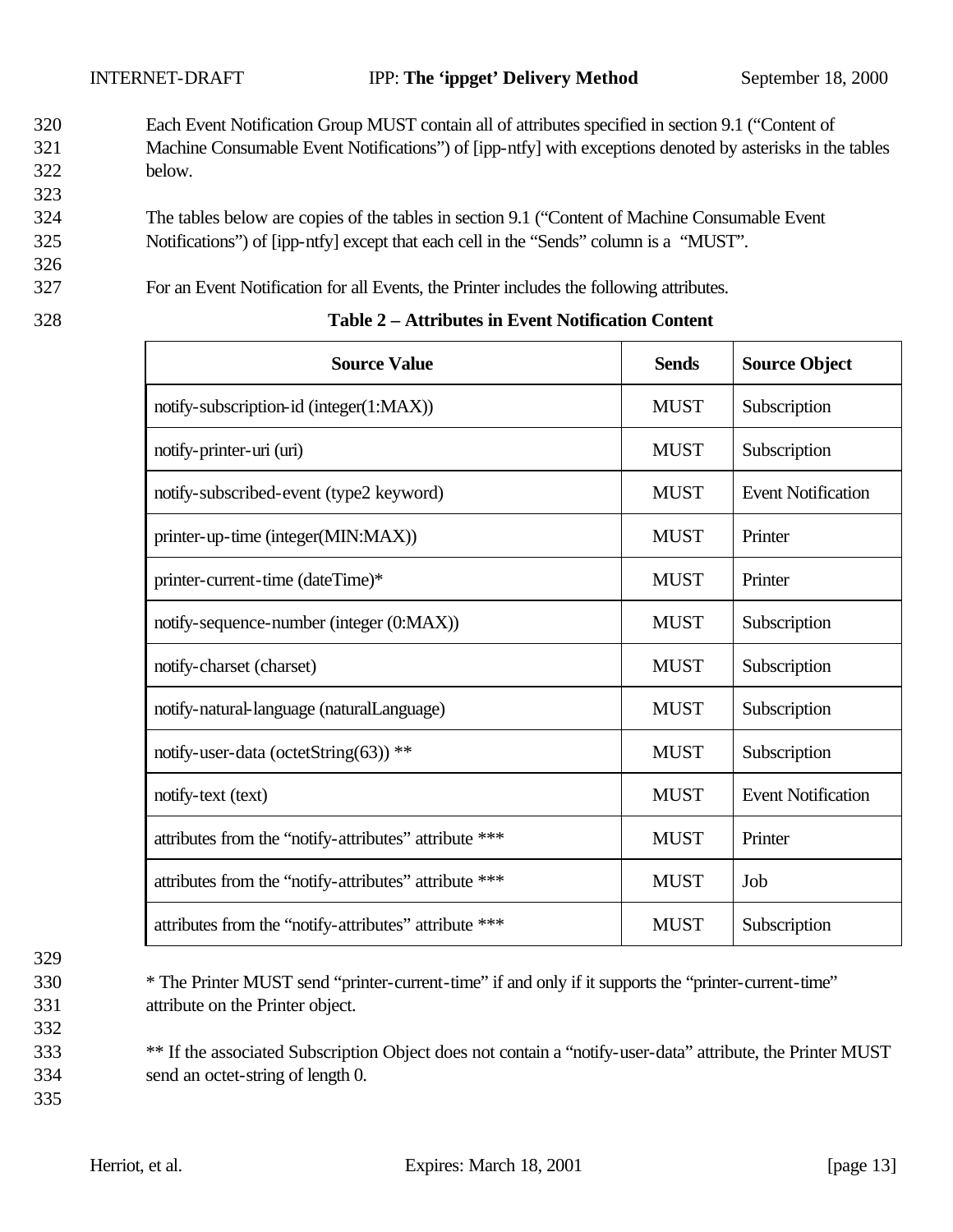<sup>\*\*\*</sup> If the "notify-attributes" attribute is present on the Subscription Object, the Printer MUST send all 337 attributes specified by the "notify-attributes" attribute. Note: if the Printer doesn't support the "notify-338 attributes" attribute, it is not present on the associated Subscription Object.

339

340 For Event Notifications for Job Events, the Printer includes the following additional attributes.

341 **Table 3 – Additional Attributes in Event Notification Content for Job Events** 

| <b>Source Value</b>                              | <b>Sends</b> | Source Object |
|--------------------------------------------------|--------------|---------------|
| $\vert$ job-id (integer(1:MAX))                  | <b>MUST</b>  | Job           |
| job-state (type1 enum)                           | <b>MUST</b>  | Job           |
| job-state-reasons (1setOf type2 keyword)         | <b>MUST</b>  | Job           |
| job-impressions-completed (integer( $0:MAX$ )) * | <b>MUST</b>  | Job           |

342

343 \* The Printer MUST send the "job-impressions-completed" attribute in an Event Notification only for the 344 combinations of Events and Subscribed Events shown in Table 4.

345

#### 346 **Table 4 – Combinations of Events and Subscribed Events for "job-impressions-completed"**

| <b>Job Event</b> | <b>Subscribed Job Event</b> |
|------------------|-----------------------------|
| 'job-progress'   | 'job-progress'              |
| 'job-completed'  | 'job-completed'             |
| 'job-completed'  | 'job-state-changed'         |

347

348 For Event Notification for Printer Events, the Printer includes the following additional attributes.

#### 349 **Table 5 – Additional Attributes in Event Notification Content for Printer Events**

| <b>Source Value</b>                          | <b>Sends</b> | Source Object |
|----------------------------------------------|--------------|---------------|
| printer-state (type1 enum)                   | <b>MUST</b>  | Printer       |
| printer-state-reasons (1setOf type2 keyword) | <b>MUST</b>  | Printer       |
| printer-is-accepting-jobs (boolean)          | <b>MUST</b>  | Printer       |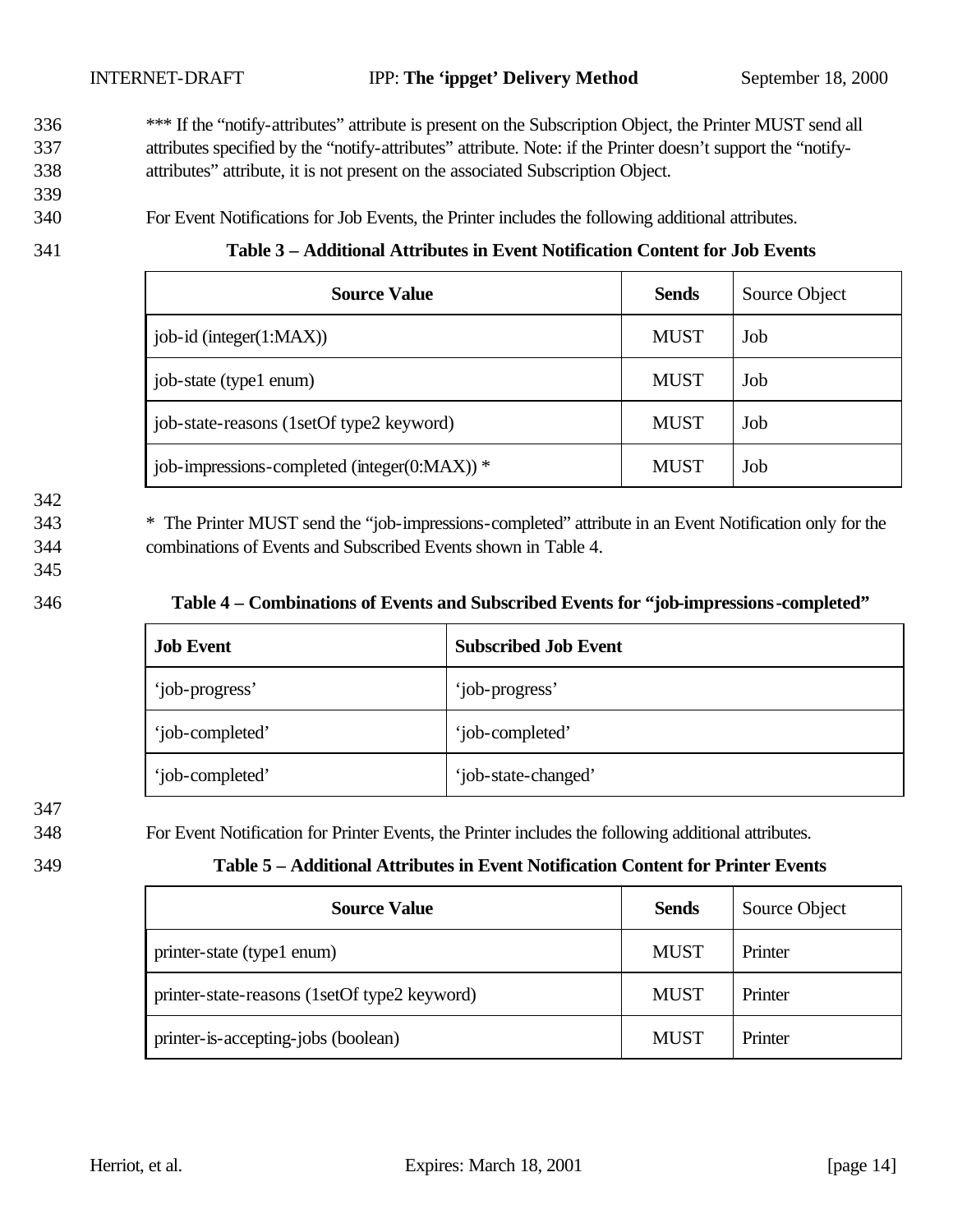# **6 Additional Printer Description Attributes**

#### **6.1 begin-to-expire-time-interval" (integer(0:MAX))**

 This attribute specifies the number of seconds that a Printer keeps an Event Notification that is associated with this Delivery Method.

The Printer MUST support this attribute if it supports this Delivery Method.

The value of this attribute is the minimum number of seconds that MUST elapse between the time the Printer

- creates an Event Notification object for this Delivery Method and the time the Printer discards the same Event
- Notification.
- For example, assume the following:
- 1. a client performs a Job Creation operation that creates a Subscription Object associated with this Delivery Method, AND
- 2. an Event associated with the new Job occurs immediately after the Subscription Object is created, AND
- 3. the same client or some other client performs a Get-Notifications operation N seconds after the Job Creation operation.
- Then, if N is less than the value of this attribute, the client performing the Get-Notifications operations can expect not miss any Event-Notifications, barring some unforeseen lack of memory space in the Printer.

# **7 New Status Codes**

 The following status codes are defined as extensions for this Delivery Method and are returned as the status code of the Get-Notifications operation.

#### **7.1 redirection-other-site (0x300)**

This status code means that the Printer doesn't perform that Get-Notifications operation and that the "notify-

 ippget-redirect" Operation Attribute in the response contains the uri that the Notification Recipient MUST use for performing the Get-Notifications operation.

# **8 Encoding**

The operation-id assigned for the Get-Notifications operation is:

0x001C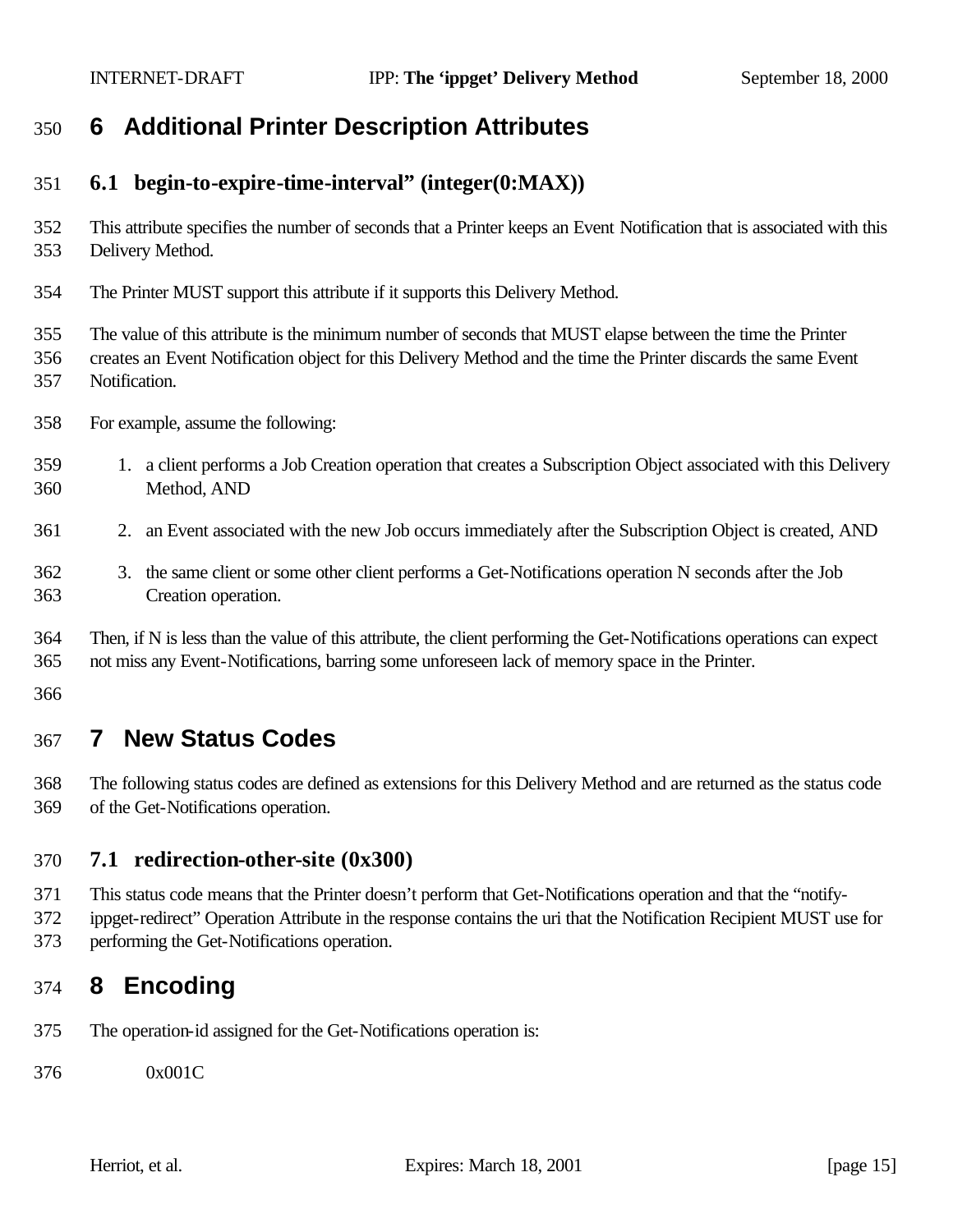- and should be added to the next version of [RFC2911] section 4.4.15 "operations-supported".
- This notification delivery method uses the IPP transport and encoding [RFC2910] for the Get-Notifications operation with one extension:
- 380 notification-attributes-tag =  $\%x07$  ; tag of 7

## **9 Conformance Requirements**

- If the Printer supports the 'ippget' Delivery Method, the Printer MUST:
- 1. meet the conformance requirements defined in [ipp-ntfy].
- 2. support the Get-Notifications operation defined in section 5.
- 3. support the "begin-to-expire-time-interval" attribute defined in section 6.1.
- 4. support the "redirection-other-site" status code defined 7.1

#### **10 IANA Considerations**

There is nothing to register.

## **11 Internationalization Considerations**

The IPP Printer MUST localize the "notify-text" attribute as specified in section 14 of [ipp-ntfy].

In addition, when the client receives the Get-Notifications response, it is expected to localize the attributes that

- have the 'keyword' attribute syntax according to the charset and natural language requested in the Get-
- Notifications request.

## **12 Security Considerations**

- The IPP Model and Semantics document [RFC2911] discusses high-level security requirements (Client Authentication, Server Authentication and Operation Privacy). Client Authentication is the mechanism by which the client proves its identity to the server in a secure manner. Server Authentication is the mechanism by which the server proves its identity to the client in a secure manner. Operation Privacy is defined as a mechanism for protecting operations from eavesdropping.
- Unlike other Event Notification delivery methods in which the IPP Printer initiates the Event Notification, with the
- method defined in this document, the Notification Recipient is the client who s the Get-Notifications operation.
- Therefore, there is no chance of "spam" notifications with this method. Furthermore, such a client can close down
- the HTTP channel at any time, and so can avoid future unwanted Event Notifications at any time.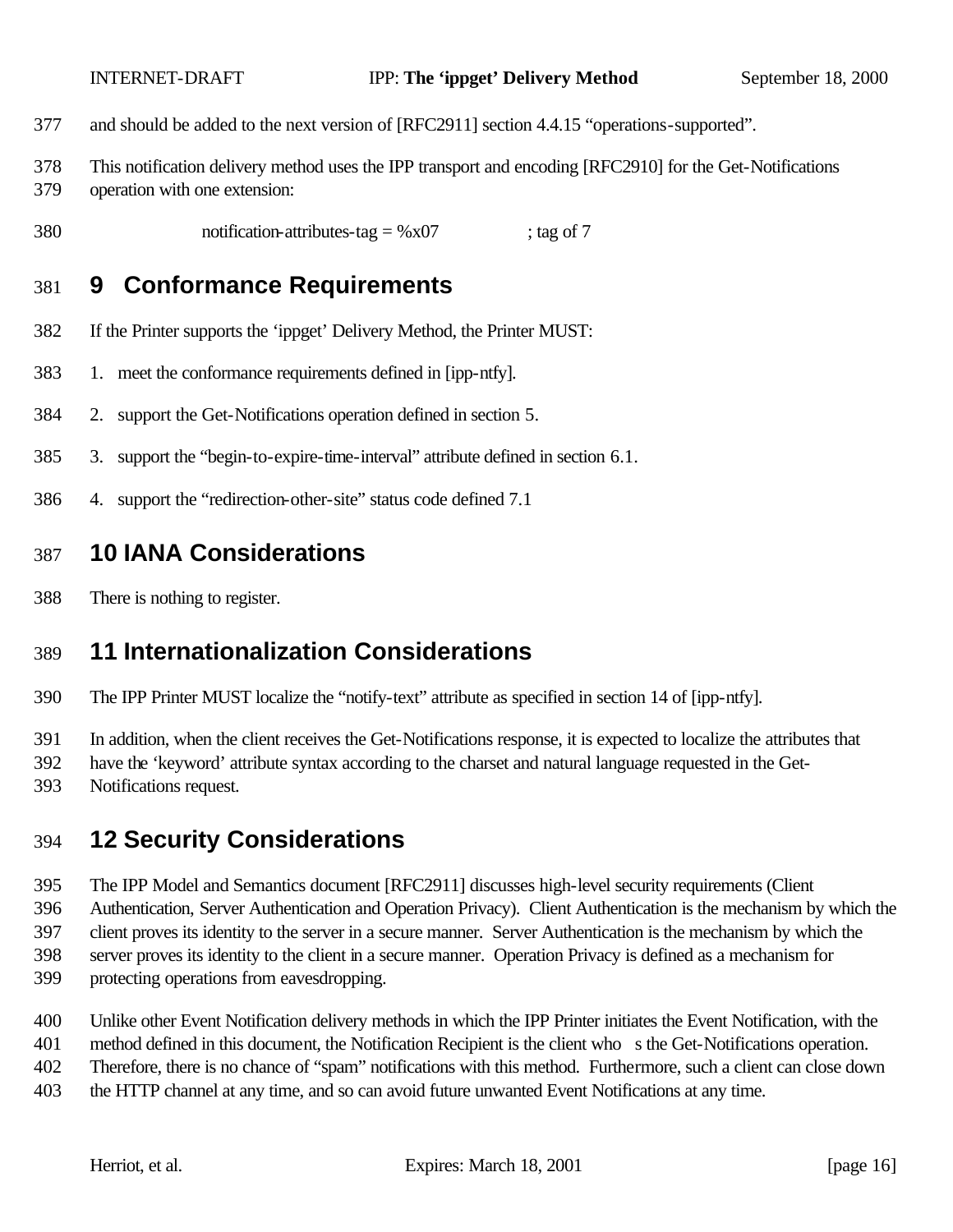## **13 References**

| 405 | [ipp-ntfy]                                                                                                                             |
|-----|----------------------------------------------------------------------------------------------------------------------------------------|
| 406 | R. Herriot, Hastings, T., Isaacson, S., Martin, J., deBry, R., Shepherd, M., Bergman, R., "Internet Printing                           |
| 407 | Protocol/1.1: IPP Event Notification Specification", <draft-ietf-ipp-not-spec-04.txt>, June 30, 2000.</draft-ietf-ipp-not-spec-04.txt> |
| 408 | [rfc2026]                                                                                                                              |
| 409 | S. Bradner, "The Internet Standards Process -- Revision 3", RFC 2026, October 1996.                                                    |
| 410 | [RFC2616]                                                                                                                              |
| 411 | R. Fielding, J. Gettys, J. Mogul, H. Frystyk, L. Masinter, P. Leach, T. Berners-Lee, "Hypertext Transfer"                              |
| 412 | Protocol - HTTP/1.1", RFC 2616, June 1999.                                                                                             |
| 413 | [RFC2910]                                                                                                                              |
| 414 | Herriot, R., Butler, S., Moore, P., Tuner, R., "Internet Printing Protocol/1.1: Encoding and Transport",                               |
| 415 | RFC 2910, September 2000.                                                                                                              |
| 416 | [RFC2911]                                                                                                                              |
| 417 | R. deBry, T. Hastings, R. Herriot, S. Isaacson, P. Powell, "Internet Printing Protocol/1.1: Model and                                  |
| 418 | Semantics", RFC 2911, September 2000.                                                                                                  |

# **14 Authors' Addresses**

| 420 |                                       |
|-----|---------------------------------------|
| 421 | Robert Herriot                        |
| 422 | Xerox Corp.                           |
| 423 | 3400 Hill View Ave, Building 1        |
| 424 | Palo Alto, CA 94304                   |
| 425 |                                       |
| 426 | Phone: 650-813-7696                   |
| 427 | Fax: 650-813-6860                     |
| 428 | e-mail: robert.herriot@pahv.xerox.com |
| 429 |                                       |
| 430 | Carl Kugler                           |
| 431 | <b>IBM</b>                            |
| 432 | P.O. Box 1900                         |
| 433 | Boulder, CO 80301-9191                |
| 434 |                                       |
| 435 | Phone:                                |
| 436 | Fax:                                  |
| 437 | e-mail: kugler@us.ibm.com             |
| 438 |                                       |
| 439 | Harry Lewis                           |
| 440 | ΙBΜ                                   |